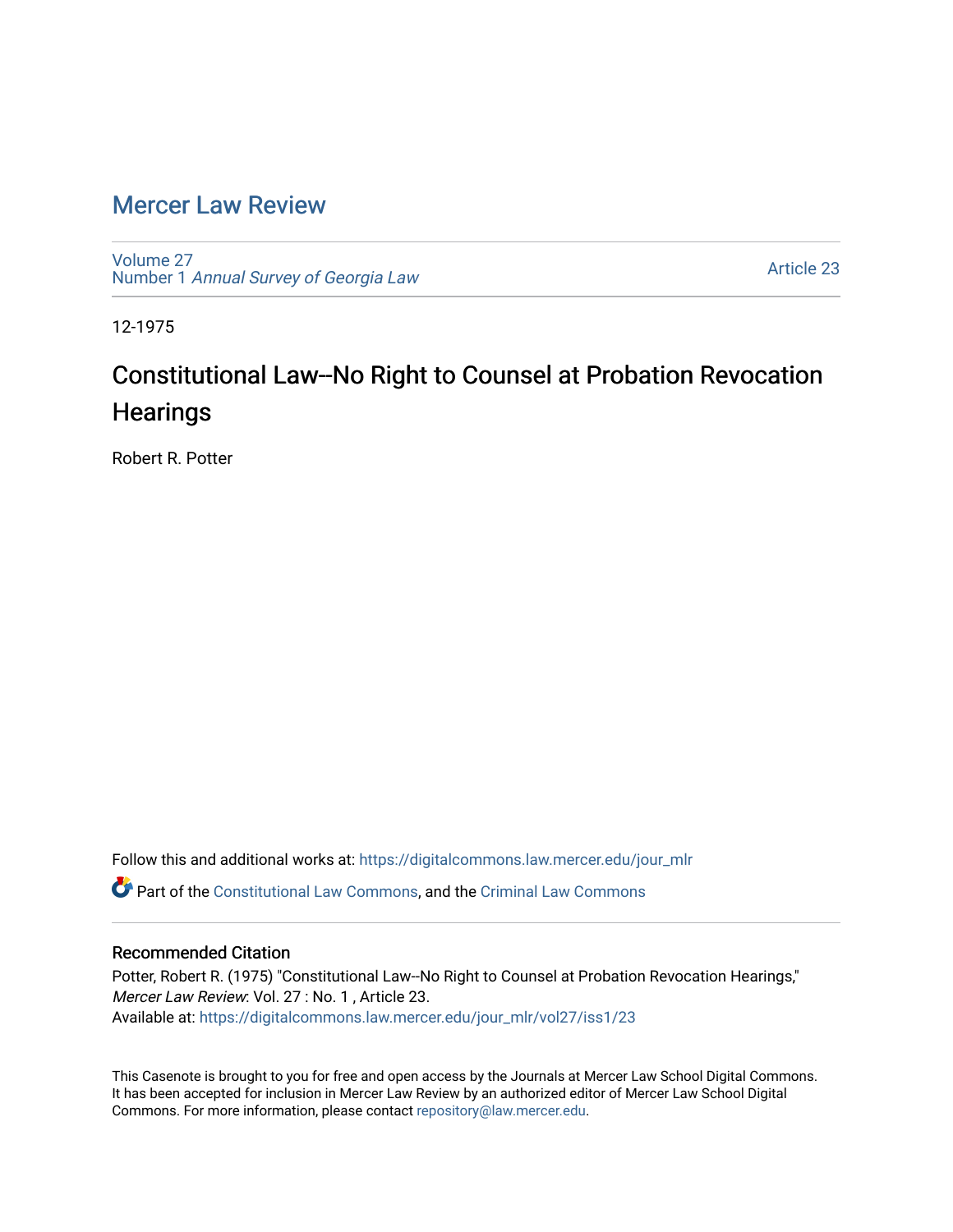## **NOTES**

### **CONSTITUTIONAL LAW-NO RIGHT TO COUNSEL AT PROBATION REVOCATION HEARINGS**

In *Mercer v. Hopper,'* the Georgia Supreme Court, in a four-sentence per curiam opinion, held that "[tihere is no right to counsel at a probation revocation hearing in Georgia."<sup>2</sup> Mercer pleaded guilty to, and was convicted of, three charges of driving under the influence of intoxicants and one charge of forgery. He received a five year sentence for forgery and three 12-month sentences for the **DUI** charges, the latter to run consecutively, but concurrently with the forgery sentence. All sentences were ordered to be served on probation.'

Less than a month after his conviction, Mercer was arrested for public drunkenness, and was again arrested one week later for the same offense.' He was never tried on these charges, but his probation was revoked at a subsequent probation revocation hearing and he was imprisoned to serve the remainder of the sentences originally imposed. Mercer was not afforded the assistance of counsel at the probation revocation hearing. Whether or not he requested the assistance of counsel is unclear.'

Mercer petitioned for habeas corpus, arguing that he should have been allowed the assistance of counsel at his probation revocation hearing.' Both the habeas corpus court and the Georgia Supreme Court disagreed.

Though jurisdictions have split as to whether there is a right to counsel at probation revocation hearings, most, including Georgia, have long followed the view that there is not.<sup>7</sup> The predominant rationale has been that the constitutional guarantee of the right to counsel should not extend to a probation revocation proceeding since that proceeding is substantially different in nature from a criminal prosecution.<sup>8</sup> Those jurisdictions that have recognized the right to counsel at the revocation hearing have generally

5. Justice Hall, concurring, stated that while Mercer had testified at the evidentiary hearing on his habeas corpus petition, he stood mute before the judge and did not request counsel at his probation revocation hearing. *Id.* at 621, 212 S.E.2d at 800. But Justice Ingram, dissenting, referred specifically to "appellant's alleged request for counsel." *Id.* at 624, 212 S.E.2d at 802.

6. *Id.* at 622, 212 S.E.2d at 801 (dissent).

- **7.** *See* Annot., *Probation-Revocation-Right to Counsel,* 44 A.L.R.3d 306, 311-14 (1972).
- 8. See Annot., *Parole or Probation Revocation,* 36 L.Ed.2d 1077 (1973).

<sup>1. 233</sup> Ga. 620, 212 S.E.2d 799 (1975).

<sup>2.</sup> *Id.* at 620, 212 S.E.2d at 800.

<sup>3.</sup> *Id.* at 622, 212 S.E.2d at 800-01 (Ingram, J., dissenting) (the facts in this case were reported only in the dissenting opinion).

<sup>4.</sup> Mercer's mother had telephoned the sheriff's office regarding her other son who was apparently riding on a tractor while drunk. The sheriff could not locate Mercer's brother but did find and arrest Mercer, who, according to his mother's testimony, had come home from work and was in bed when the sheriff arrived. *Id.* at 622, 212 S.E.2d at 801 (dissent).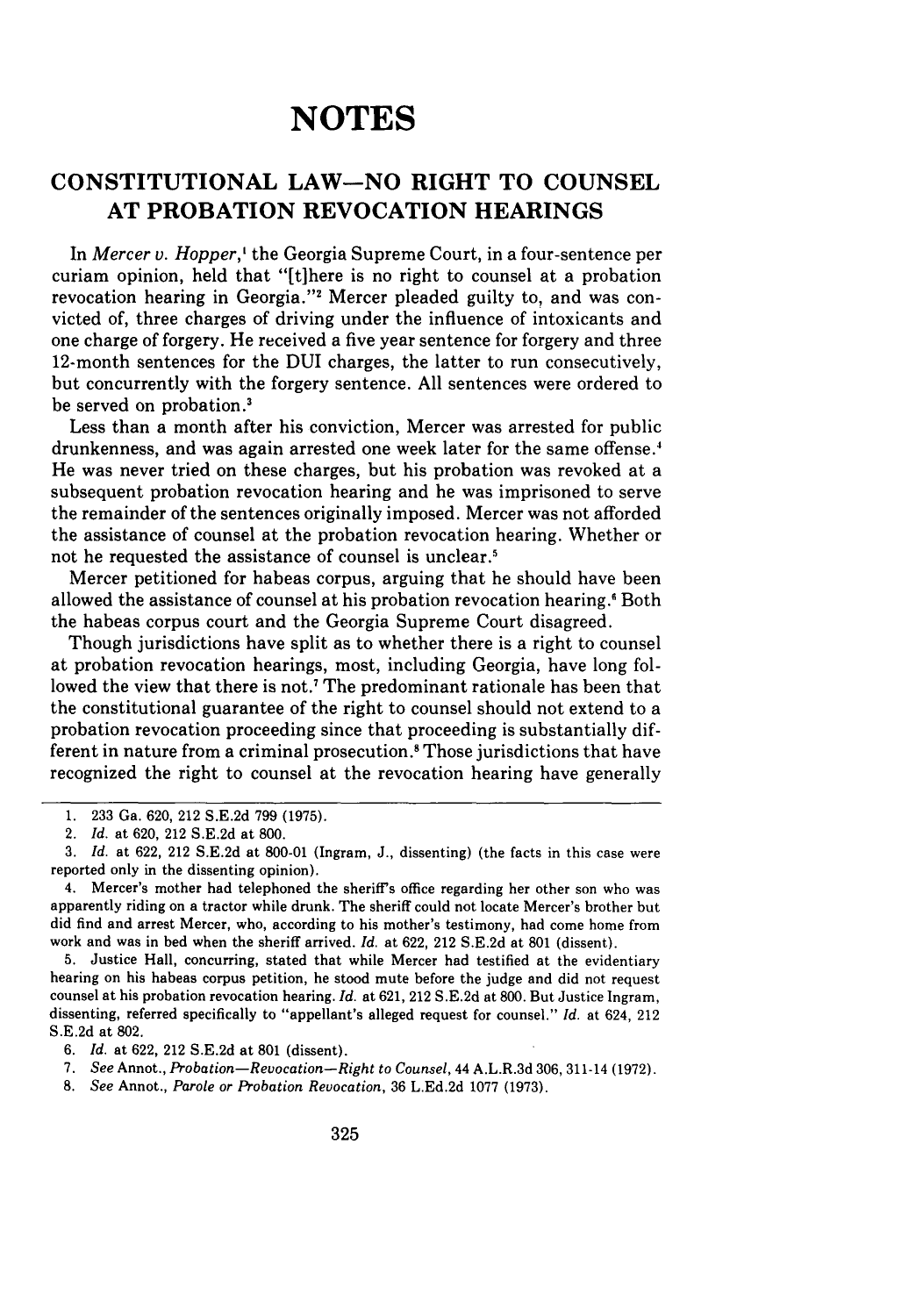relied on due process grounds, asserting that where liberty is concerned, even conditional liberty, justice and fairness require the right to counsel.<sup>9</sup>

*Dutton v. Willis,"* decided by the Georgia Supreme Court in 1967, dealt with the precise issue raised in *Mercer.* There the court adopted the "general and accepted rule in the state and federal courts" and held that the failure to provide counsel to a probationer at his probation revocation hearing "did not violate his right to counsel under either the federal or the state Constitution."" The court, after quoting from the Statewide Probation Act of 1956.<sup>12</sup> which at least arguably established the right to counsel at probation revocation hearings,<sup>13</sup> chose to ignore that statute. The court's reasoning was simply that the hearing is not a criminal prosecution, even if the alleged probation violation is criminal in nature. <sup>4</sup>

After the decision of the United States Supreme Court in *Mempa v. Rhay*,<sup>15</sup> several jurisdictions shifted their position on this critical issue and extended the right to counsel.<sup>16</sup> However, in *Reece v. Pettijohn*,<sup>17</sup> the Georgia Supreme Court rejected an opportunity to do so, choosing instead to follow its prior decision in *Dutton.'"* The court, in a short opinion, distinguished *Mempa* on its facts<sup>19</sup> and reiterated its prior position. *Reece* may be most significant for its scathing dissent by Justice Gunter which capsulizes the viewpoint advocating the right to counsel in Georgia. The dissent labeled *Dutton* "patently erroneous" and outlined three distinct bases of support for the right to counsel at a probation revocation hearing in Georgia. **<sup>20</sup>**

12. GA. CODE ANN. §27-2713 (Rev. 1972) in pertinent part provides that

[t]he court, upon the probationer being brought before it, may commit him or release him with or without bail to await further hearing or it may dismiss the charge. If such charge is not dismissed at this time, the court shall give the probationer an opportunity to be fully heard at the earliest possible date on his own behalf, in person or by counsel...

13. *See* the dissent by Justice Gunter in Reece v. Pettijohn, 229 Ga. 619, 620, 193 S.E.2d 841, 843 (1972).

14. 223 Ga. at 210, 154 S.E.2d at 223.

15. 389 U.S. 128 (1967). In *Mempa* the Supreme Court ruled that a probationer does have a right to counsel at a probation revocation hearing under a Washington statute which deferred sentencing in probation cases.

**16.** See Annot., *Probation-Revocation-Right to Counsel, supra* note 7 at 324.

17. 229 Ga. 619, 193 S.E.2d 841 (1972).

18. *Id.* at 619, 193 S.E.2d at 842. The court in *Reece* also relied upon Shaw v. Henderson, 430 F.2d 1116 (5th Cir. 1970) which provided the step-by-step analysis that *Reece* lacked. 229 Ga. at 619, 193 S.E.2d at 842.

19. The Georgia Supreme Court was not alone in its reasoning, as most jurisdictions which had previously not recognized the right to counsel in revocation hearings decided to construe *Mempa* to pertain only to deferred sentencing situations. *See* Annot., *Probation-Revocation-Right to Counsel, supra* note 7, at 314.

20. 229 Ga. at 621, 193 S.E.2d at 843. First, Justice Gunter, dissenting, interpreted *Mempa* to necessitate the right to counsel at revocation proceedings, construing the following

*<sup>9.</sup> See* Annot., *Probation-Revocation-Right to Counsel, supra* note 7 at 321-23.

<sup>10. 223</sup> Ga. 209, 154 S.E.2d 221 (1967).

<sup>11.</sup> *Id.* at 210-11, 154 S.E.2d at 223.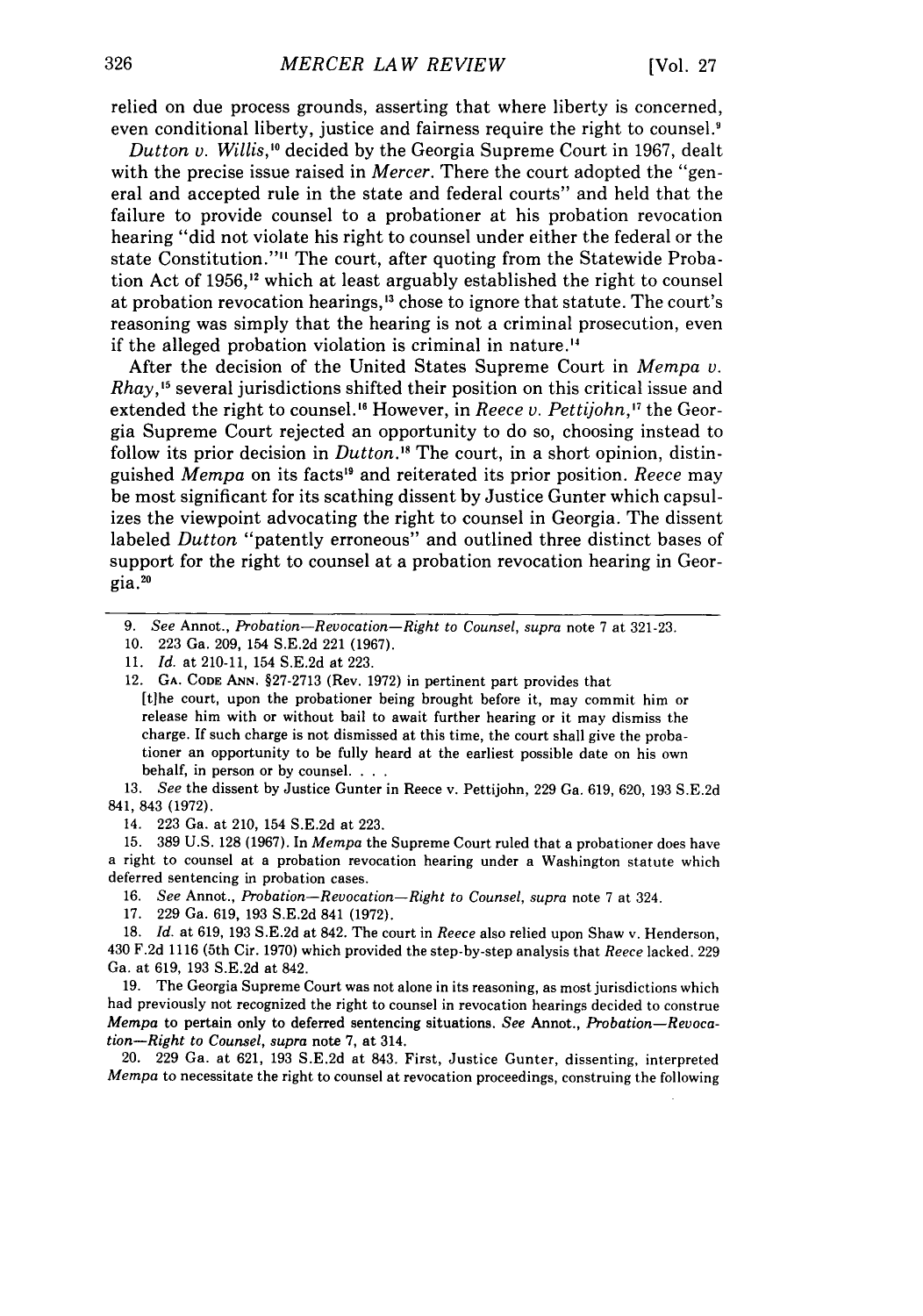The United States Supreme Court, focusing in part on this issue in *Gagnon v. Scarpelli*,<sup>21</sup> seemed to reach a compromise between these antithetic viewpoints. The Court, reviving the rationale of *Betts v. Brady*,<sup>22</sup> held that the revocation authority should decide on a case by case basis whether due process requires that an indigent probationer be represented by counsel.<sup>23</sup> The Court declined to set strict guidelines but did state that

[p]resumptively, it may be said that counsel should be provided in cases where, after being informed of his right to request counsel, the probationer or parolee makes such a request, based on a timely and colorable claim (i) that he has not committed the alleged violation of the conditions upon which he is at liberty; or (ii) that, even if the violation is a matter of public record or is uncontested, there are substantial reasons which justified or mitigated the violation and make revocation inappropriate, and that the reasons are complex or otherwise difficult to develop or present. <sup>21</sup>

But in *Mercer* the Georgia Supreme Court, addressing this question for the first time since *Gagnon,* declined to follow that decision's rationale, guidelines, or requirements. 25 The court, in its terse opinion, pinpointed the issue and reaffirmed its position that "[tihere is no right to counsel at a probation revocation hearing in Georgia."<sup>26</sup> The decision was based wholly on *Reece,* without reference to *Gagnon* and without analysis, discussion or recitation of the facts. <sup>27</sup>

Both the dissenting and concurring opinions, recognizing that *Gagnon* rendered *Reece* invalid, applied the guidelines set forth in *Gagnon* to the facts of the case. 28 The dissent criticized the court's reliance on *Reece* and argued that the fundamental fairness rationale of *Gagnon* required the

21. 411 U.S. 778 (1973).

22. 316 U.S. 455 (1942). In *Betts* the Court ruled that the due process clause of the fourteenth amendment was not governed by strict standards and did not require that the right to counsel be afforded defendents in all criminal cases. Rather, the Court adopted a flexible case by case approach "tested by an appraisal of the totality of facts in a given case." *Id.* at 462.

23. 411 U.S. at 790.

24. *Id.* The Court also suggested that the responsible authority consider whether "the probationer appears to be capable of speaking effectively for himself." *Id.* at 791.

25. *Id.* at 790-91.

26. 233 Ga. at 620, 212 S.E.2d at 800.

27. *Id.* at 620, 212 S.E.2d at 799-800.

28. *Id.* at 621, 212 S.E.2d at 800 (Hall, J., concurring specially): "Under these facts I conclude that Mercer did not by his conduct bring himself within the rule of *Scarpelli,* and due process did not require that counsel be furnished him." (Emphasis added.)

passage to so require: "[A] lawyer must be afforded at this proceeding whether it be labeled a revocation or probation or a deferred sentencing." *Id. quoting from* Mempa v. Rhay, 389 U.S. 128, 137 (1967). Secondly, since probation terms and conditions are equivalent to "rules or laws of the State," the alleged violation of the former, as well as the latter, should entitle the accused to the privileges and benefits of counsel under the Georgia Constitution as set forth in **GA. CODE ANN.** §2-105 (Rev. 1973). 229 Ga. at 621-22, 193 S.E.2d at 843. Finally, GA. **CODE** ANN. §27-2713 (Rev. 1972) specifically affords a probationer the right to counsel at his probation revocation hearing. 229 Ga. at 622, 193 S.E.2d at 843.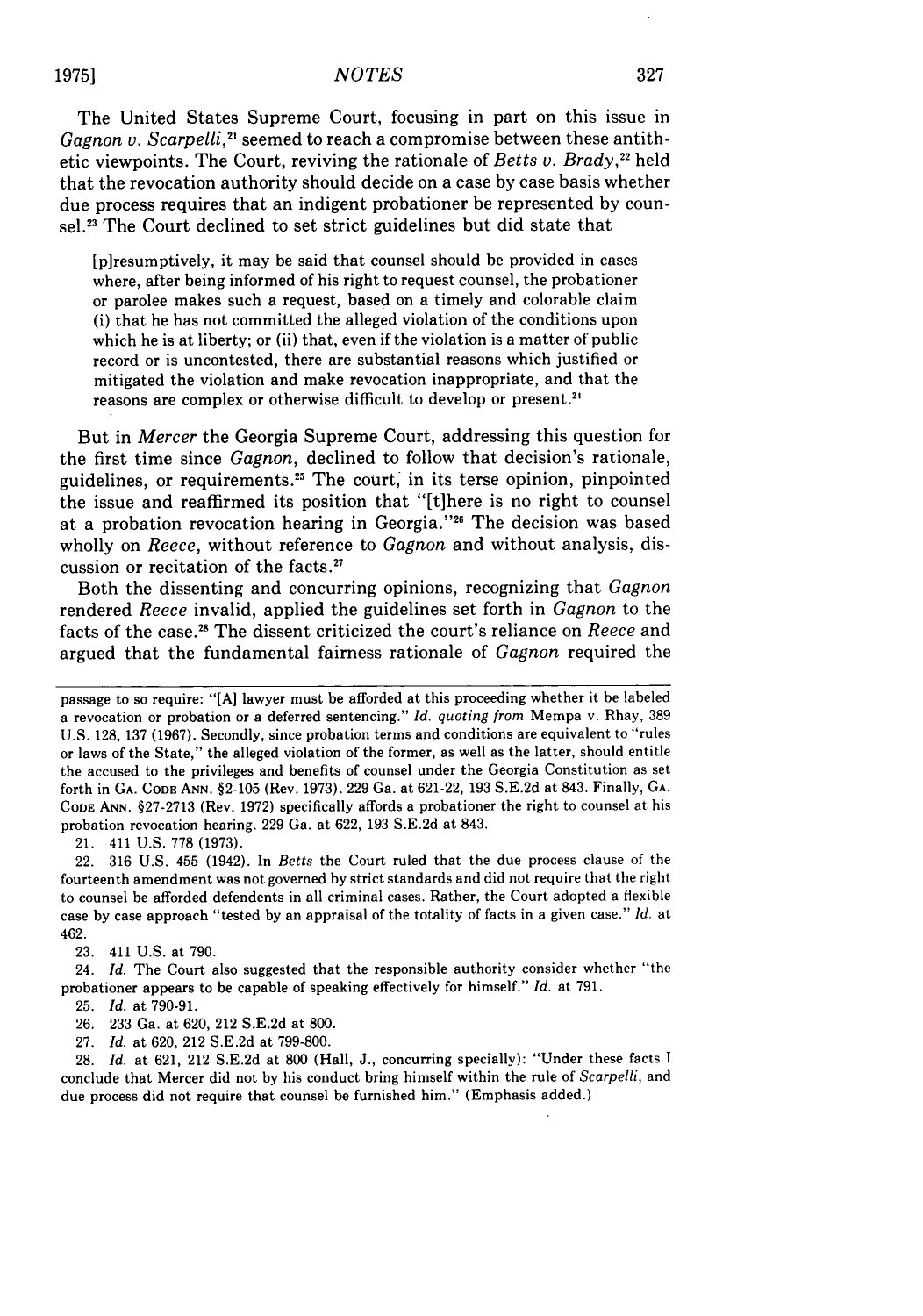appointment of counsel in this case.29

While the outcome of Mercer's habeas corpus petition was predictable, $30^{\circ}$ the manner in which the decision was reached by the Supreme Court of Georgia was quite the opposite.<sup>31</sup> It was inconceivable. That the court blatantly ignored a United States Supreme Court decision, despite rational and analytical attempts at dissuasion by the concurring and dissenting justices, is inexplicable and unjustified. While *Dutton* and *Reece* were able to cite similar rulings in other jurisdictions for support, $32$  such is not the case with *Mercer.33*

In *Mercer* the Georgia Supreme Court is plainly wrong. *Gagnon* does not suggest a case by case approach; it requires it.<sup>34</sup> The court simply disregarded this requirement without explanation, and, of course, without the prerogative to do so. The decision is irresponsible in that it so clearly contravenes the holding of the United States Supreme Court in *Gagnon.* This adamant position of the Georgia Supreme Court in denying counsel

I believe the rationale of *Gagnon* requires that counsel should have been appointed in this case. But the major fallacy I find with the majority opinion is in following the broad rule stated in *Reece v. Pettijohn* . ..which, in my opinion, clearly contravenes the holding of the U. S. Supreme Court in *Gagnon* . .**.**and is incorrect. (Emphasis added.)

30. *See* Cole, *Annual Survey of Georgia Law: Constitutional Law,* 25 **MERCER** L. REV. 73, 83 (1973):

The dimensions of this problem have been changed by the United States Supreme Court's ruling in *Gagnon v. Scarpelli.* . **.** .However, the practical effect of denying counsel to indigents in probation revocation hearings in Georgia will probably remain substantially unchanged because the *Gagnon* opinion leaves the decision as to when an attorney is necessary (because of the complexity of the hearing) to the probation department.

*See also* Fisher, *Parole and Probation Revocation Procedures After Morissey and Gagnon,* 65 **JouR.** CRIM. L. 46, 55 (1974):

In probation revocation proceedings, the Parole Board wields broad discretion in revoking a conditional release. . **.** .Indeed, judicial decisions seem to indicate that the Parole Board's judgment is virtually unreviewable.

31. *Mercer* was based entirely on *Reece.* In this regard, see Annot., *Parole or Probation Revocation, supra* note 8 at 1118:

A fairly significant number of cases [including *Reece]* decided just prior to the decision in *Gagnon v. Scarpelli* reached the conclusion that due process does not require the presence of counsel at revocation proceedings under any circumstances. *These cases obviously have no continuing validity.* . **.** .(Emphasis added.)

32. *See* Shaw v. Henderson, 430 F.2d 1116 (5th Cir. 1970); Welsh v. United States, 348 F.2d 885 (6th Cir. 1965); Jones v. Rivers, 338 F.2d 862 (4th Cir. 1964); Bennett v. United States, 158 F.2d 412 (8th Cir. 1946), *cert. denied,* 331 U.S. 822 (1947). *See also* Annot., *Probation-Revocation-Right to Counsel, supra* note 7at 311-14.

33. *See* Shead v. Quatsoe, 486 F.2d 694 (7th Cir. 1973) (remanded for further consideration in light of *Gagnon);* M'Clary v. California Adult Authority, 481 F.2d 1281 (9th Cir. 1973) (remanded in light of *Gagnon). See also* Annot., *Parole or Probation Revocation, supra* note 8 at 1120-23.

34. 411 U.S. at 790.

<sup>29.</sup> *Id.* at 624-25, 212 S.E.2d at 803 (Ingram, J., dissenting):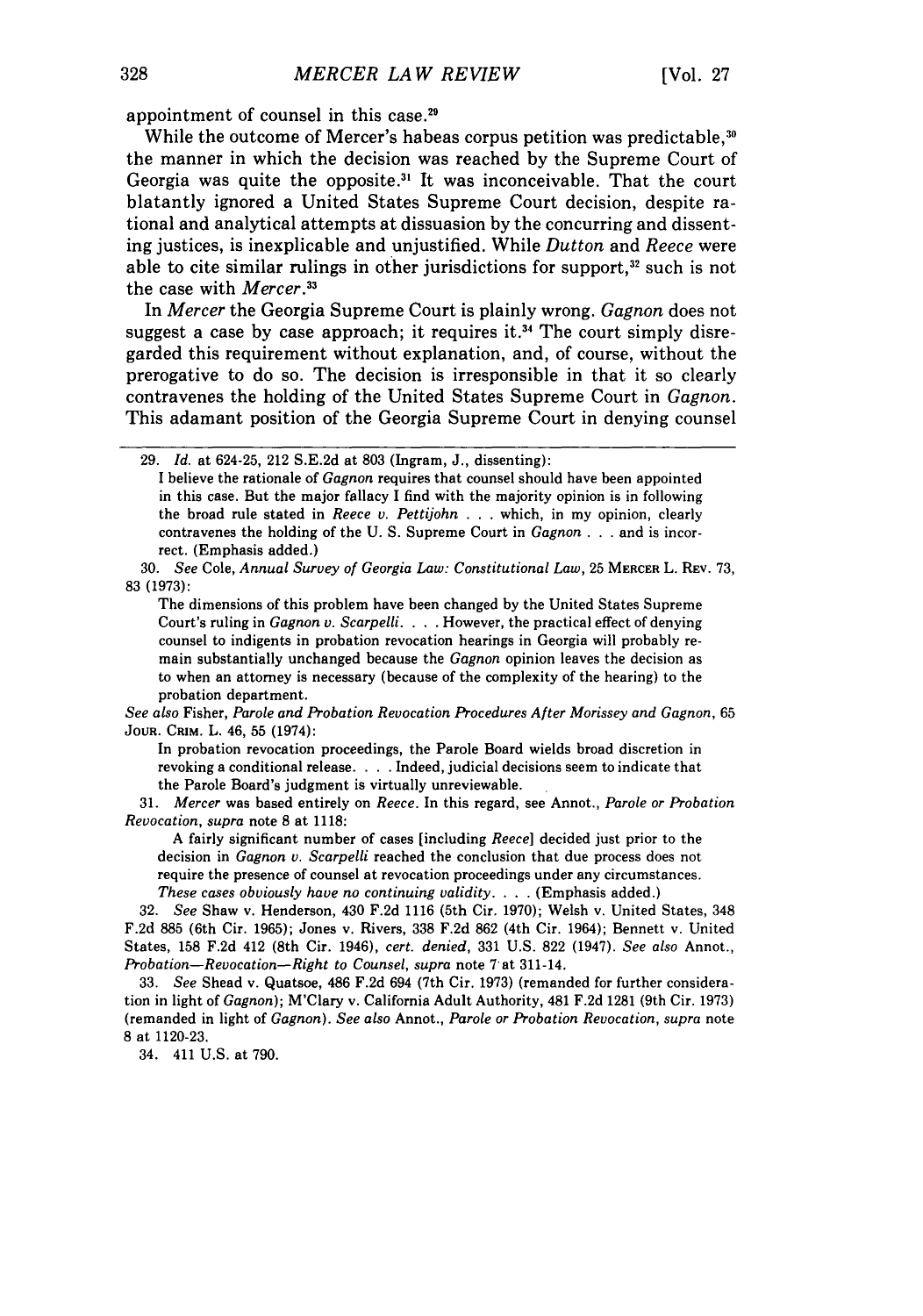#### 1975] *NOTES* <sup>329</sup>

in all probation revocation hearings is a blight upon the record of the court which should be rectified at the first opportunity.

ROBERT R. POTTER